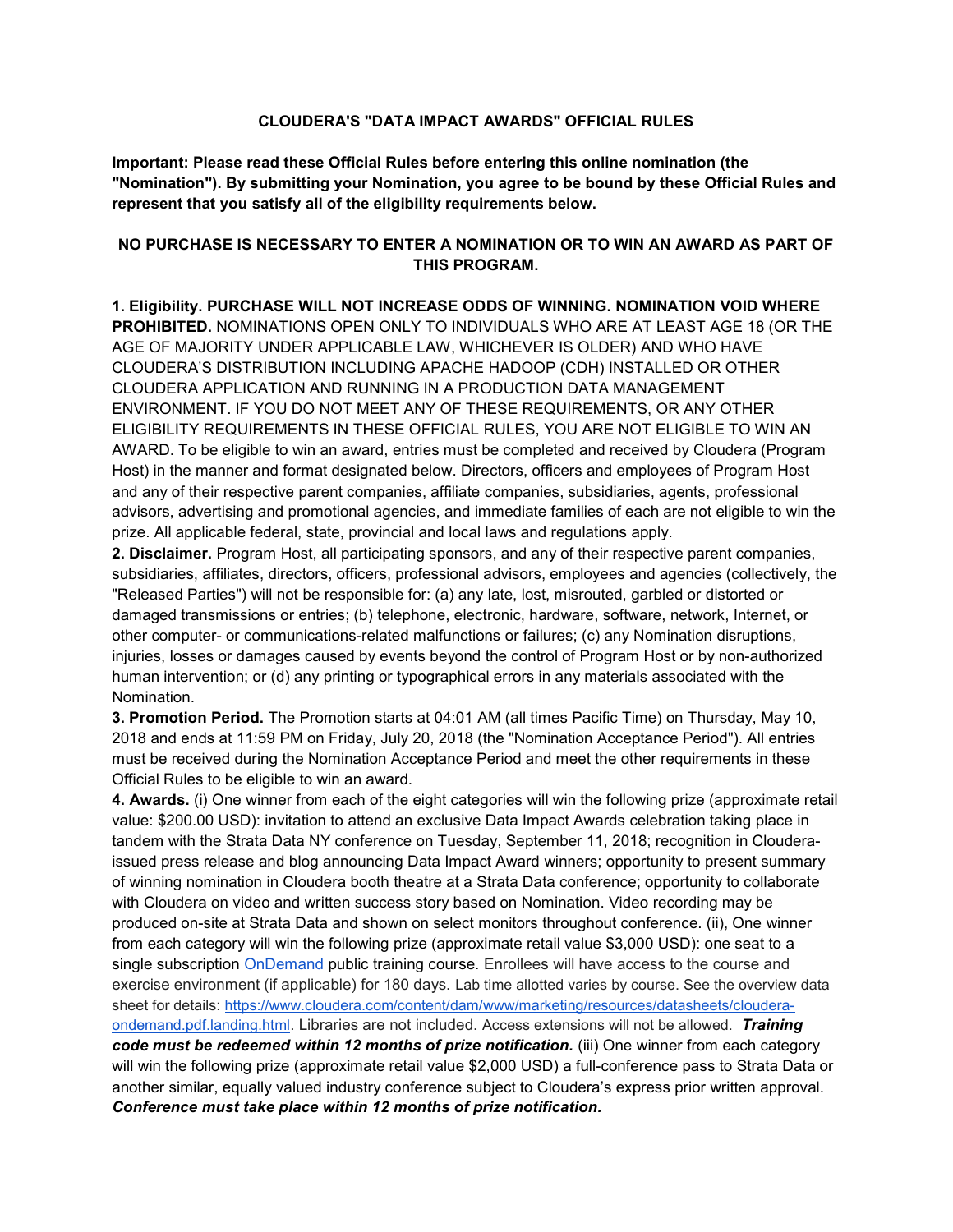5. Odds. Odds of winning an award prize depend on the number of eligible entries received. ALL FEDERAL, STATE, PROVINCIAL AND LOCAL TAXES ASSOCIATED WITH THE RECEIPT OR USE OF THE PRIZE IS THE SOLE RESPONSIBILITY OF THE WINNER. Only one prize will be awarded per category. If the prize is not claimed within 30 days after delivery of notification, it will be forfeited and awarded to an alternate winner. The prize is not transferable. No substitutions or exchanges (including for cash) of the prize will be permitted, except that Program Host reserves the right to substitute a prize of equal or greater value for any prize. The prize will be awarded "AS IS" and WITHOUT WARRANTY OF ANY KIND, express or implied (including, without limitation, any implied warranty of merchantability or fitness for a particular purpose).

6. Identity of Entrant. In the event of a dispute about the identity of the entrant, entries made online will be declared made by the authorized account holder of the e-mail address submitted at time of entry. An authorized account holder is defined as the natural person who is assigned to an e-mail address by an Internet access provider, online service provider or other organization (e.g., business, educational institution, etc.) that is responsible for assigning e-mail addresses for the domain associated with the submitted e-mail address. All personal and other information requested by and supplied to the Program Host for the purpose of the Nomination must be truthful, complete, accurate and in no way misleading. The potential winner may be required to provide Program Host with proof that the potential winner is the authorized account holder of the e-mail address associated with the winning entry.

7. How to Enter. To enter, you must follow the instructions in the online Nomination form provided on the Data Impact Awards web page from Program Host. All requested information must be provided for your entry to be valid. Entries become the property of Program Host and will not be returned. Entries and entrants are subject to verification by Program Host in its sole discretion.

8. Award Selection and Winner Notification. The winner for each award category will be determined by a committee consisting of guest judges selected by Cloudera. The winner for each award category will be selected from all eligible valid entries submitted within the Promotion Period to be held at 395 Page Mill Rd., Palo Alto, CA on or about August 8, 2018. The evaluation process will be managed by the Program Host. Program Host will notify each winner by e-mail using the information provided in the online entry form on or about August 20, 2018. To claim the prize, the winner should follow the instructions contained in his/her notification. If any selected entrant does not respond to the Program Host's email or telephone message within 10 days of it being sent, the originally selected winner will forfeit any right or claim to the prize and the next qualifying entrant will be selected for the same prize.

9. General Release. By entering a Nomination, you release Program Host and all Released Parties from any liability whatsoever, and waive any and all causes of action, related to any claims, costs, injuries, losses, or damages of any kind arising out of or in connection with the Nomination or delivery, misdelivery, acceptance, possession, use of or inability to use any prize (including, without limitation, claims, costs, injuries, losses and damages related to personal injuries, death, damage to or destruction of property, rights of publicity or privacy, defamation or portrayal in a false light, whether intentional or unintentional), whether under a theory of contract, tort (including negligence), warranty or other theory.

10. Use of Winners' Name, Likeness, etc. Except where prohibited by law, Nomination entry constitutes permission to use winner's name, hometown, likeness, persona, and/or award information, without limitation, for promotional purposes without further permission or compensation.

11. Affidavit & Release. As a condition of being awarded any award, the potential winner will be required to execute and deliver to Program Host a signed affidavit of eligibility and acceptance of these Official Rules and release of liability, and any other legal, regulatory, or tax-related documents required by Program Host in its sole discretion.

12. Winner List; Rules Request. For a copy of the winner list, send a stamped, self-addressed, business-size envelope after September 13, 2018 and before September 12, 2019 to Program Host at the address listed below, Attn: Data Impact Nomination Winner List. To obtain a copy of these Official Rules,